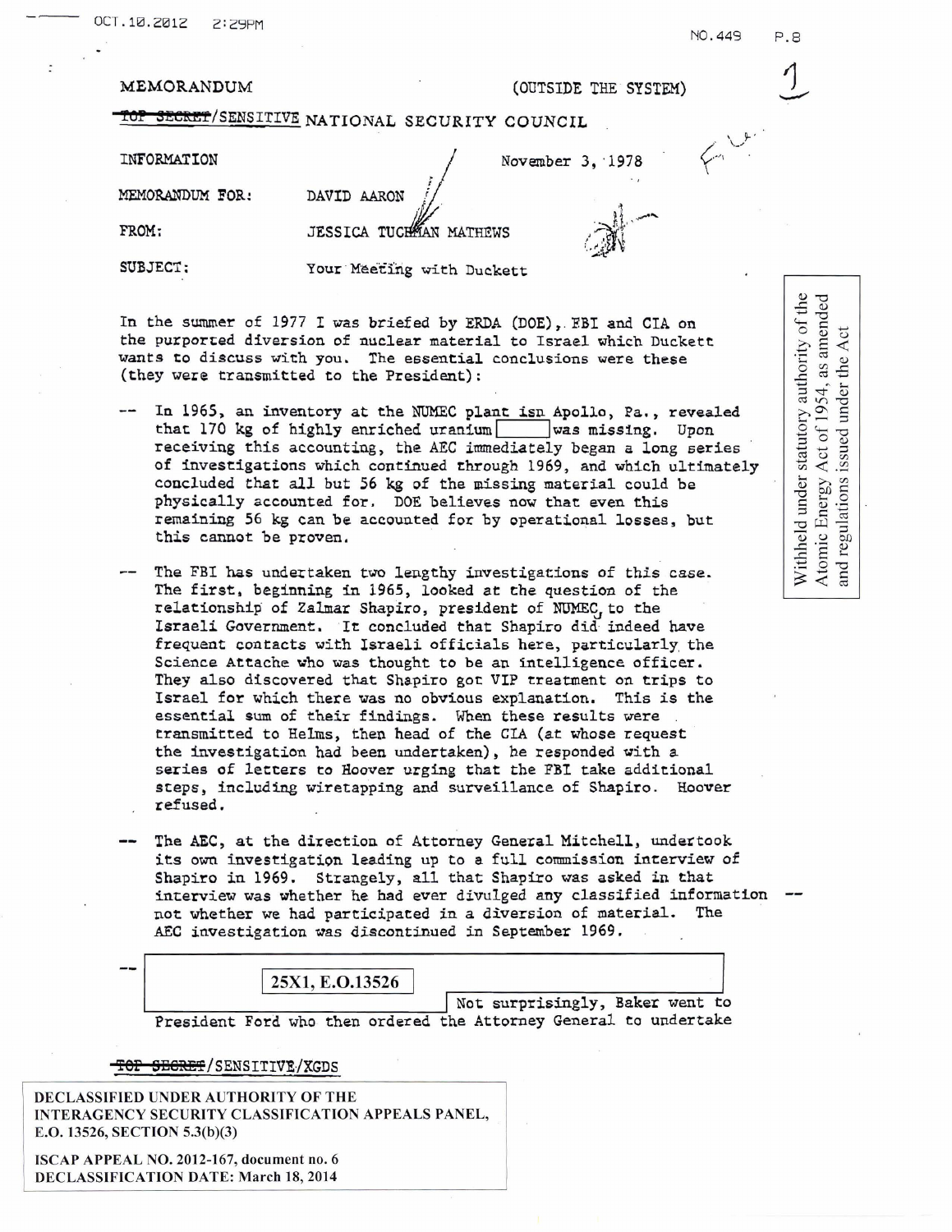## TOP SEGRET/SENSITIVE 2

An immediate investigation. This time the FBI mandate covered two. questions: was there a diversion, and was there a coverup of a diversion. An intensive investigation, involving hundreds of interviews, a full-time team of 6 senior agents, and millions of dollars was unable to uncover any evidence of a theft although many current and former NUMEC employees were interviewed.

# 25X1 and 6, E.O.13526

The conclusion from all this is that while a diversion might have occurred, there is no evidence -- despite an intensive search for some -- to prove that one did. For every piece of evidence that implies one conclusion, there is another piece that argues the opposite. One is pretty much left with making a personal judgment -- based on instinct -- as to whether the diversion did or did not occur.

So far as we know (though there are still lingering suspicions) there is nothing to indicate active CIA participation in the alleged theft.

The information in this memo is one yaar old. After Lora told me about this meeting I considered phoning the FBI to find out what had eventually happened to its investigation (which had not been accepted by Justice\_

TOP SECRET/SENSITIVE/XGDS